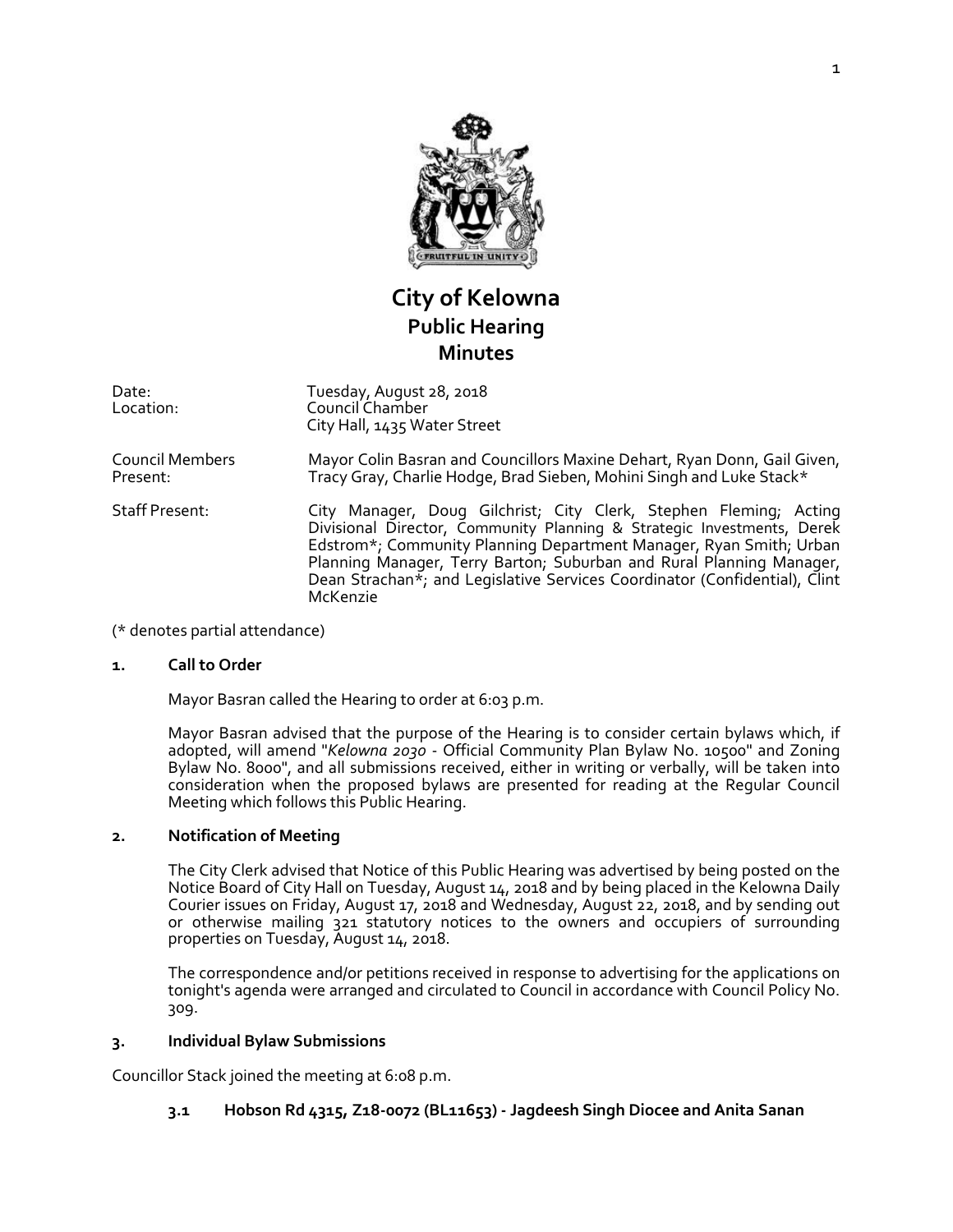Staff:

- Displayed a PowerPoint presentation summarizing the application and responded to questions from Council.

The City Clerk advised that the following correspondence was received:

# **Letters of Opposition and Concern:**

Peter D. Salekin, Hobson Road Kevin Imthorn, Hobson Road

# **Petition of Opposition:**

Kevin Imthorn, Hobson Road (40 signatures)

Birte Decloux, Urban Options Planning & Permits, Applicant and Anita Sanan, Owner

- Displayed a PowerPoint Presentation.
- The land was subdivided in order to build a house for their parents; both lots meet minimum lot size for rezoning.
- Spoke to the clearcutting of the land and scale of the neighbourhood concerns that were raised in the correspondence.
- Identified trees present on the property and the details on which trees would be maintained.
- Spoke to the development and growth of the neighbourhood since 1973 through aerial photographs.
- Responded to questions from Council.

Mayor Basran invited anyone in the public gallery who deemed themselves affected to come forward, followed by comments of Council.

# Gallery:

## Kevin Imthorn, Hobson Road

- Opposed to the application.
- Referenced the correspondence he submitted and stated that he was one of the petition canvassers.
- Referenced the OCP and Zoning Bylaw policies and regulations that are at odds with this application.
- The 3 to 1 replanting of tree policy is not being followed.
- Raised concerns with traffic impacts on Hobson Road.
- Responded to questions from Council.

# Shawna Batar, Newly Road

- Opposed to this application.
- Raised concerns that the lot subdivisions and rezoning are not contributing amenities in the neighbourhood.
- Displayed photographs on the ELMO of recent construction and how they are out of character with the street due to design, driveways and lesser front yard setbacks.
- Raised concerns with traffic impacts in the area and noted the low neighbourhood walk score of 18.
- Raised concerns with the current traffic volumes and speeds and believes the additional development will make this worse.

## Andrew Pryor, Spoke on behalf of Robert Donick and Darren Rose, Hobson Road

- Raised concerns that the application does not meet several OCP Policies and this combined with neighbourhood opposition should give Council pause for advancing this application.
- Believes this type of development serves to end carriage house development with such narrow lots.
- Believes that this proposal does not protect and enhance natural areas.

## Darren Rose, Hobson Road

Opposed to the application.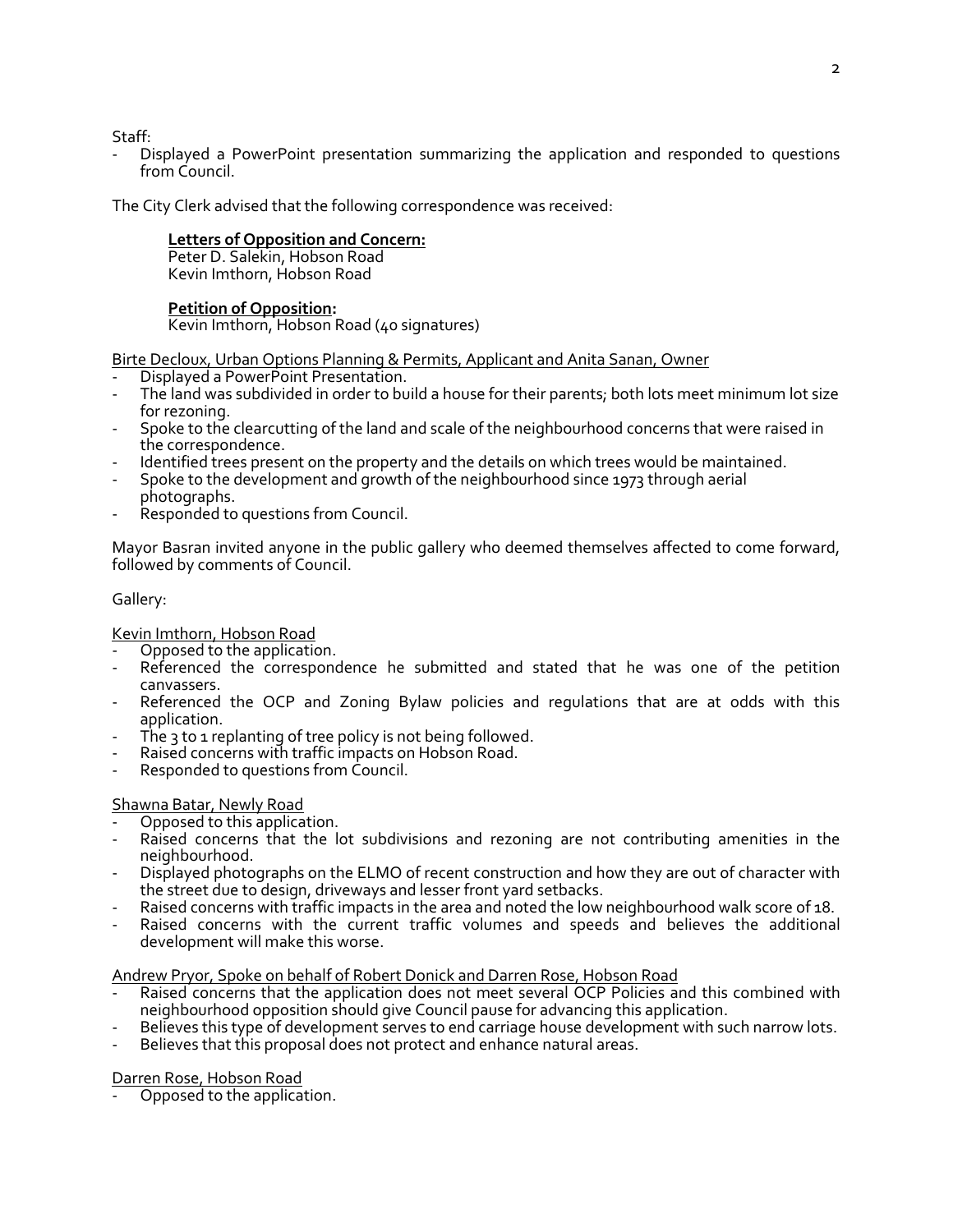- Raised concerns with lack of parking and parking in front of this lot.
- Raised concerns with destruction of green space that these types of developments bring.
- Very disappointed that the RU2 zone is being considered.
- Believes that the neighbourhood and economic opportunity should come first.

#### Christina Donick, Hobson Road

- Long time resident; moved to the area for the large lots and mature landscaping.
- Believes the current character of Hobson Road should be maintained.
- Property owners pay a lot of taxes and receive few benefits; there are no sidewalks or bike paths.
- Believes it is unfair to allow subdivision and rezoning in this area.

#### Birte Decloux, Urban Options Planning & Permits, Applicant

Commented that redevelopment does trigger some service upgrades and frontage upgrades.

Staff:

Responded to questions from Council.

There were no further comments.

# **3.2 Lindahl St 2005, Z18-0039 (BL11654) - Nicholas and Cheryl Kirschner**

Staff:

- Displayed a PowerPoint presentation summarizing the application and responded to questions from Council.

The City Clerk advised that the following correspondence was received:

#### **Letter of Support:**

Dave and Elenor Hansum, Lindahl Street

The Applicant was present and available for questions.

Mayor Basran invited anyone in the public gallery who deemed themselves affected to come forward, followed by comments of Council.

Gallery:

Dennis Koch, Lindahl Street

- Raised a number of concerns and questions although not opposed.
- Raised concern with the delivery of the neighbourhood consultation.
- Raised concerns with the conceptual site plan; have no idea of what the house will look or if the wall is on the property line.
- Raised concerns with lack of on street parking.

#### Birte Decloux, Urban Options Planning & Permits, Applicant

- Spoke with tenants as part of the neighbourhood consultation.
- The new building will be required to meet siting requirements.

Staff:

Responded to questions from Council.

There were no further comments.

# **3.3 Richter St 2529, Z18-0056 (BL11655) - Karambir Singh Kler and Amarjit Kaur Kler**

Staff:

- Displayed a PowerPoint presentation summarizing the application and responded to questions from Council.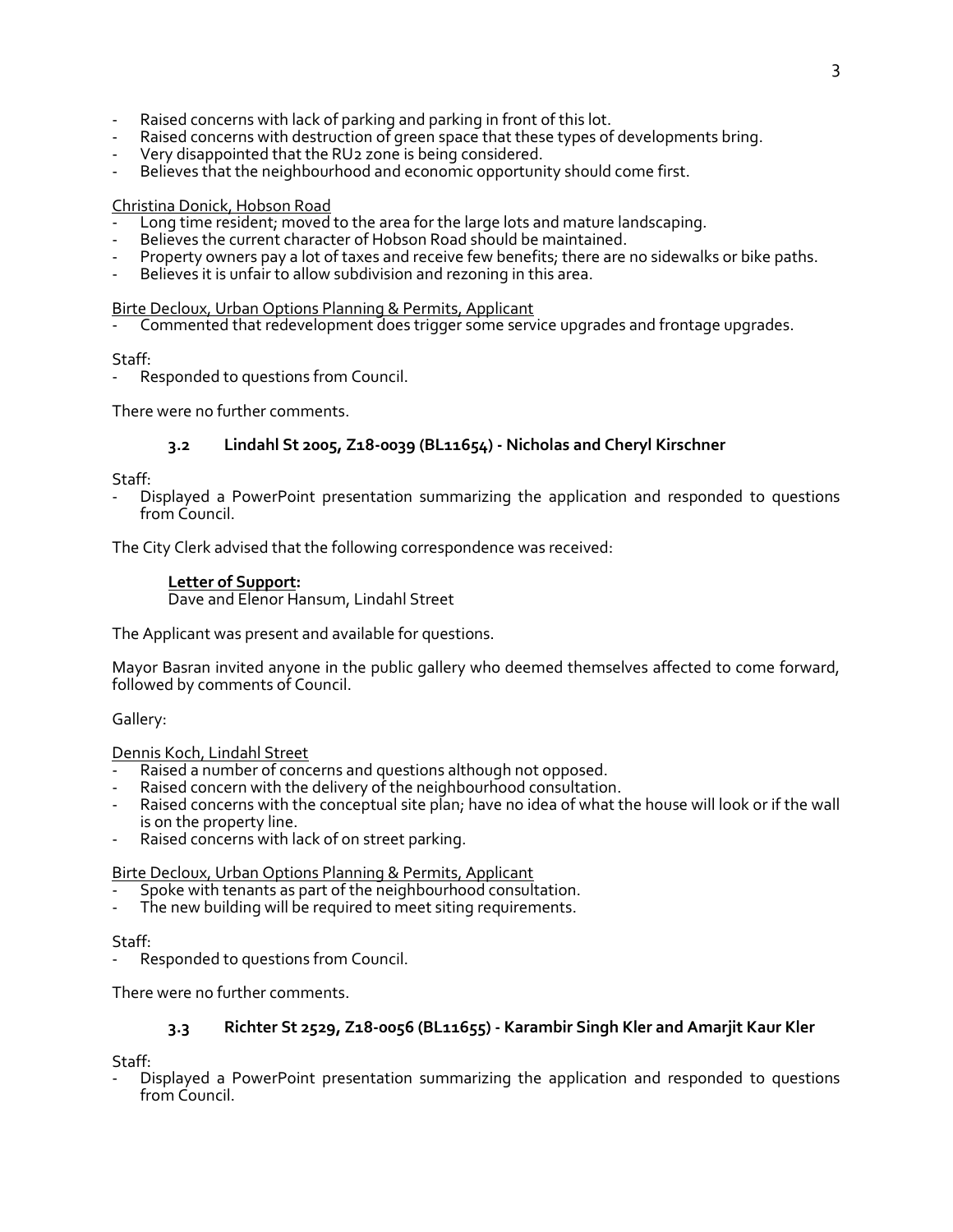The City Clerk advised that no correspondence was received.

#### Jessie Alexander, New Town Services

Available for questions from Council.

Mayor Basran invited anyone in the public gallery who deemed themselves affected to come forward, followed by comments of Council.

No one from the gallery came forward.

There were no further comments.

# **3.4 Barnaby Rd 771, Z18-0074 (BL11660) - Trevor James Taylor and Lori-Lynn Taylor**

Staff:

Displayed a PowerPoint presentation summarizing the application.

The City Clerk advised that no correspondence was received.

The Applicant was present and available for questions.

Mayor Basran invited anyone in the public gallery who deemed themselves affected to come forward, followed by comments of Council.

No one from the gallery came forward.

There were no further comments.

# **3.5 Curlew Drive 477-2, Z18-0064 (BL11661) - Aspen Point Construction Ltd., Inc. No. BC0922170**

Staff:

Displayed a PowerPoint presentation summarizing the application.

The City Clerk advised that no correspondence was received.

The Applicant was present and available for questions.

Mayor Basran invited anyone in the public gallery who deemed themselves affected to come forward, followed by comments of Council.

No one from the gallery came forward.

There were no further comments.

## **3.6 Pandosy St 2251-2312, OCP18-0011 (BL11665), Z18-0055 (BL11666), - Interior Health Authority**

Staff:

- Displayed a PowerPoint presentation summarizing the application and responded to questions from Council.

The City Clerk advised that no correspondence was received.

Doug Renk0, KGH Foundation and Stoke Tonne, Meiklejohn Architects

- Commented on how the facility will be utilized by those using KGH for emergency care.
- Parking requirements would be 23 stalls and we are proposing 28 stalls.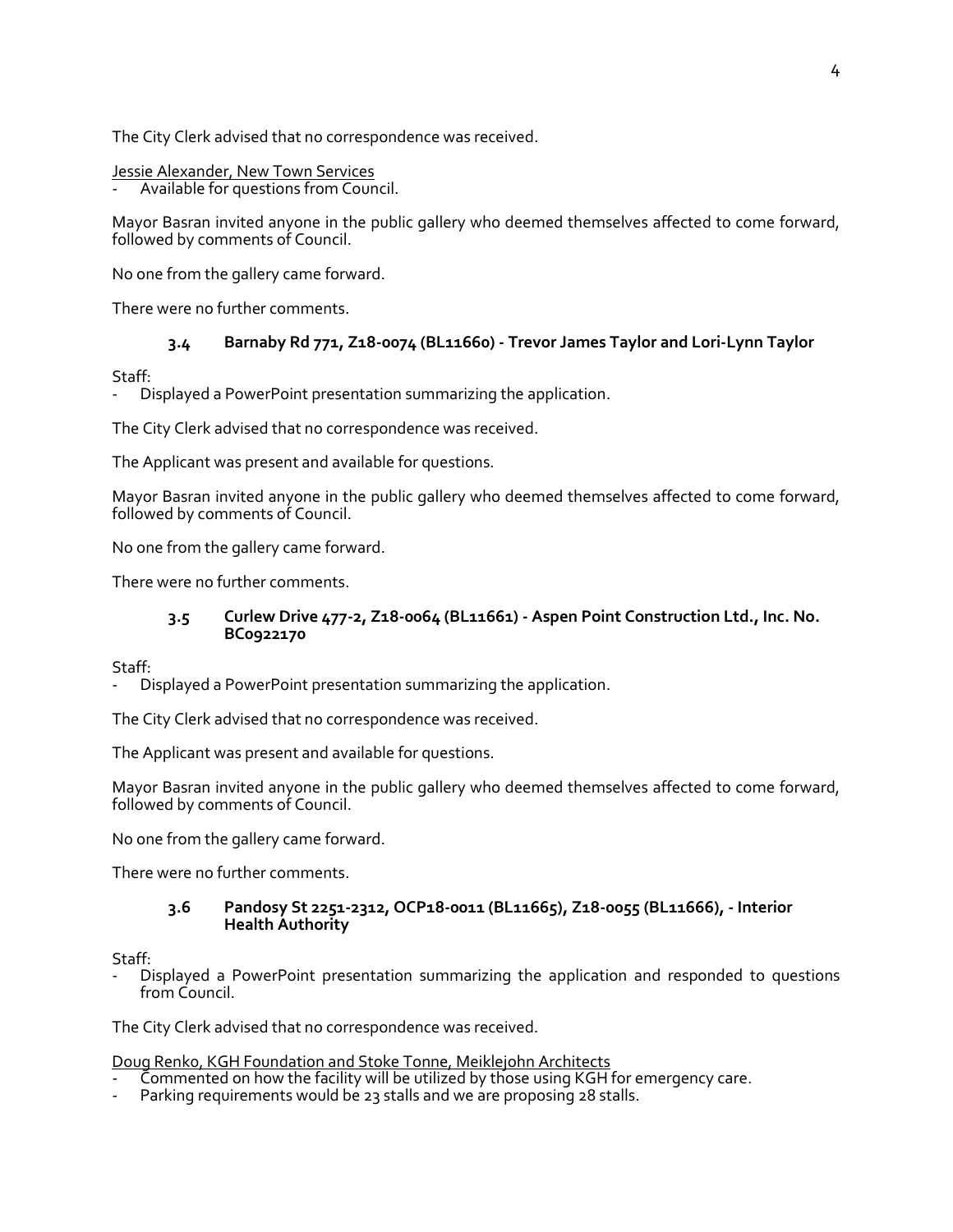- Spoke to the form and character and balancing between the small scale residential form and larger buildings in the HD zone.
- This proposal is strongly supported by the community.

Mayor Basran invited anyone in the public gallery who deemed themselves affected to come forward, followed by comments of Council.

Wayne Dodds, Christleton Avenue

- In support of the application.
- Made comment on the Notice.
- Commented that the parking problem is solved with additional stalls.

# Richard Moore, Abbott Street

- In support of the application.
- Raised concerns with the form and character with respect to the larger housing in the neighbourhood; the elevation fronting Abbott Street does not adequately conform with the larger homes on the streets.

There were no further comments.

## **3.7 Speer St 2268, 2276, 2284, 2292 Pandosy St 2269 - OCP18-0017 (BL11662), Z18- 0077 (BL11663) - Interior Health Authority**

Staff:

- Displayed a PowerPoint presentation summarizing the application and responded to questions from Council.

The City Clerk advised that the following correspondence was received:

# **Letters of Opposition and Concern:**

Erica Bell-Lowther, Abbott Street Pat Munro, Cadder Avenue KSAN, Erica Bell-Lowther, President David Jefferess, Speer Street Leanne and Norm Langford, Speer Street (2 letters) Peter Chataway, Cadder Avenue Douglas and Irene Harlton, Royal Avenue

## **Petition of Opposition**

Leanne and Norm Langford, Speer Street (15 signatures)

Doug Labelle, Applicant representing Interior Health

- Displayed a PowerPoint Presentation.
- The KGH Foundation is moving forward with development of JoeAnna's House.
- Provided an overview of KGH's existing parking and advised of the stalls dedicated to staff and the public.
- There will be an interim parking lot at Speer Street.
- Noted that there are no plans for a permanent parking structure at this location or any others at this time.
- The layout requires a minimum 2.0 m setback from the property line.
- Additional trees and plantings will be added to screen the lot from the ground up.
- Responded to questions from Council.

Mayor Basran invited anyone in the public gallery who deemed themselves affected to come forward, followed by comments of Council.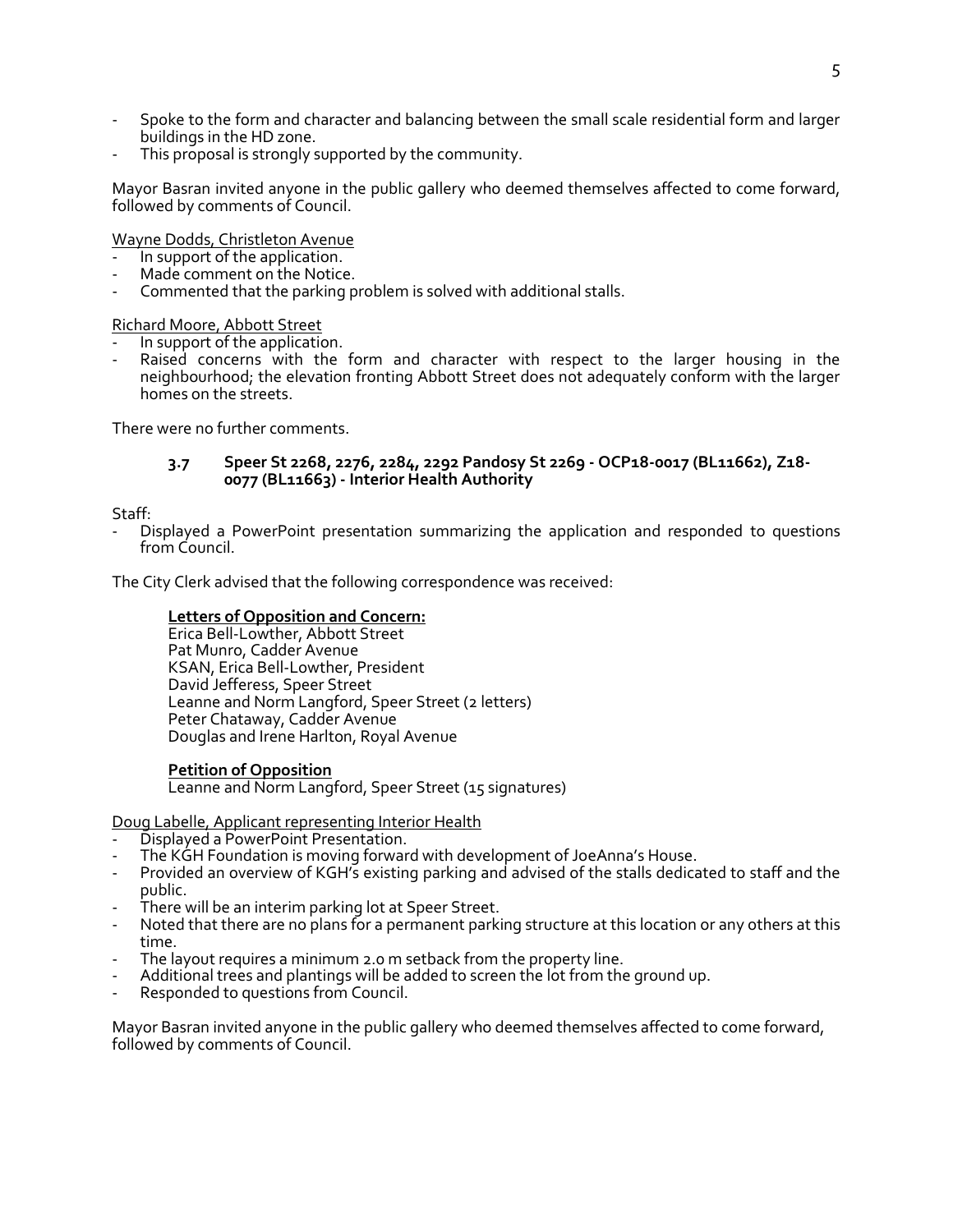## Gallery:

## David Jefferess, Speer Street

- Opposed to this application and referenced correspondence submitted.
- Believes that KGH has not maximized the existing on-site parking opportunities.
- The lack of sidewalks creates an unsafe situation.
- Access to Speer Street is already dangerous.
- Raised concerns with increased traffic congestion.
- Questioned IHA and KGH consultation efforts.
- Responded to questions from Council.

# Leanne Langford, Speer Street

- Opposed to this application.
- This application is at odds with the character of this neighbourhood.
- Displayed photographs of the neighbourhood on the ELMO.
- Raised concern that too many staff are required to have a parking stall.

# Kelly Hutchinson, GlenPark Drive

- Raised concerns with the level of parking KGH requires.
- Wondered what the walkability score is of the application.
- Wondered what parking initiatives or other transit options are being offered to staff.

# Diane Varga, Lakewood Avenue, Co-Founder Renters United

- Speaking as co-founder of Renters United.
- Understands that KGH has a parking issue but removing houses isn't the solution.
- Should focus on protecting the existing rental housing Kelowna has.
- Opposed to this application.

# Dr. Erica Bell-Lowther, Abbott Street, KSAN President

- Strongly opposed to the rezoning.
- Spoke to the lack of consultation from IHA/KGH prior to this meeting.
- Believes the neighbourhood would be destroyed by tearing down homes to put up a parking lot.
- Displayed and spoke to the images from the immediate neighbourhood on the ELMO.
- Does not agree that there is any link between rezoning for the JoeAnna's House and this parking lot rezoning.
- Responded to questions from Council.

## Wayne Dodds, Christleton Avenue

Raised concerns that the laneway is not safe for two-way traffic; requested that the City look for different exit/entrance onto Speer Street.

## Pat Munro, Cadder Avenue

- Opposed to the rezoning application.
- There is a lack of information from KGH on encouraging other forms of transportation such as transit passes and carpooling.

# Rodney Igirashi, Speer Street

- Asked what is the long term vision of IHA for the neighbourhood.
- Asked what is the long term parking plan for KGH versus the apparent ad hoc approach to parking management in the area.
- Opposed to the development due to the grotesque impact the application will have on Speer Street.

## Danielle Hospes, Speer Street

- The recent development by IHA has had a negative impact on the neighbourhood, in particular noise.
- Opposed to this application.